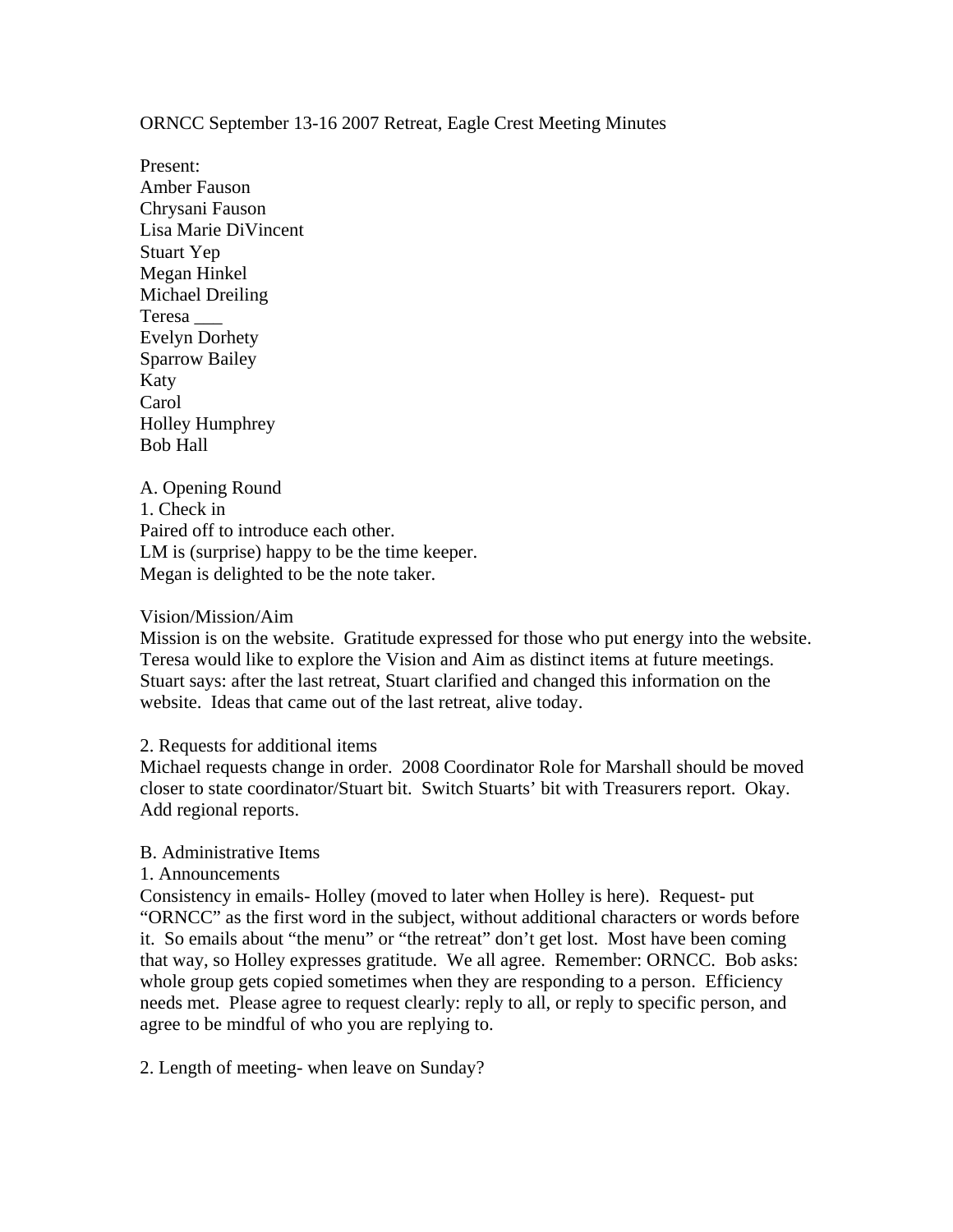3. Consent to minutes of previous meeting **Okay** 

4. Next meeting date- 2008 ORNCC board meeting schedule January? It could work with election process in tact. LM suggests we meet between then especially with Marshall/Conference interface. November? Sparrow would not like to meet, interface be done in some other way, or Sparrow won't attend. Teresa would enjoy a meeting around the Conference in November. Evelyn is worried about snow, and would like to be kept informed. Bob feels disconnected in Portland. Michael would like other NVC groups to be involved, and support from ORNCC folks. Katy would like more clarity about the function of ORNCC board and purpose of meetings. Meet with somoenes during lunch for this understanding (Sparrow, Michael, etc). Which reminds Stuart that he'd like to hear about everyone's clarity about the Board. Bob suggests that the function of meetings is to complain about the high or low number of meetings. Many people support this idea, discuss this at 3 pm extra time. Add 3:30 History of ORNCC Michael would like to have a space for the Marshall committee to meet, sooner than later. Some of this will be covered today, but more networking is needed. Stuart says this is not necessarily a board meeting issue, for those who would like to attend, but we will need support of Board members. Bob says Eugene team goes to different areas (rather than they come to us) with specific requests regarding how they can help. November meeting would allow board members to become clear about what's needed, and can go back to their contingents. November "board/Marshall/joint/networking/conference" meeting. Role of Board/ORNCC and concentric circles in manifesting support for Marshall at Conference. (Holley says it's okay to have retreat at their place sometime). Saturday, November  $17<sup>th</sup>$  at LMs. Name of meeting to be determined at a later date, as well as selective invites. 10 am- 4 pm. Agenda: election process and marshall/conference stuff. January meeting: Saturday the  $19<sup>th</sup>$  of January in Portlandrequest meeting (requests developed in November meeting). Holley will not be able to attend. If Bend folks can't attend, request for speaker phone, or active communication. Agenda: new board members will be there, many agenda items, including requests from November. Officer elections. 10am-4pm.

# 5. Acceptance of agenda

C. Content

1. Celebration- IRS letter review period

2004 review period began, asked David Atkin to help us through advanced ruling for permanent  $501(c)(3)$  status. Last month, IRS says we're cool. Hooray, we are off probation!

# 1.5 Regional Reports

Eugene- Meta still sends out NVC email, upon request. Various practice groups,  $1<sup>st</sup>$  and  $3<sup>rd</sup>$  Thursday at McNail Riley, supposedly the longest continuous NVC practice group in the US, that we know of. NVC teachers practice group, weekly. Parenting groups. Sue and Kristen. And some group putting on a conference, a very dedicated and hard working. Campus practice group- 30 weeks. Gary Baran now lives in Eugene, has done two Saturday intros, and plans to do intermediate groups. Forwarded some names to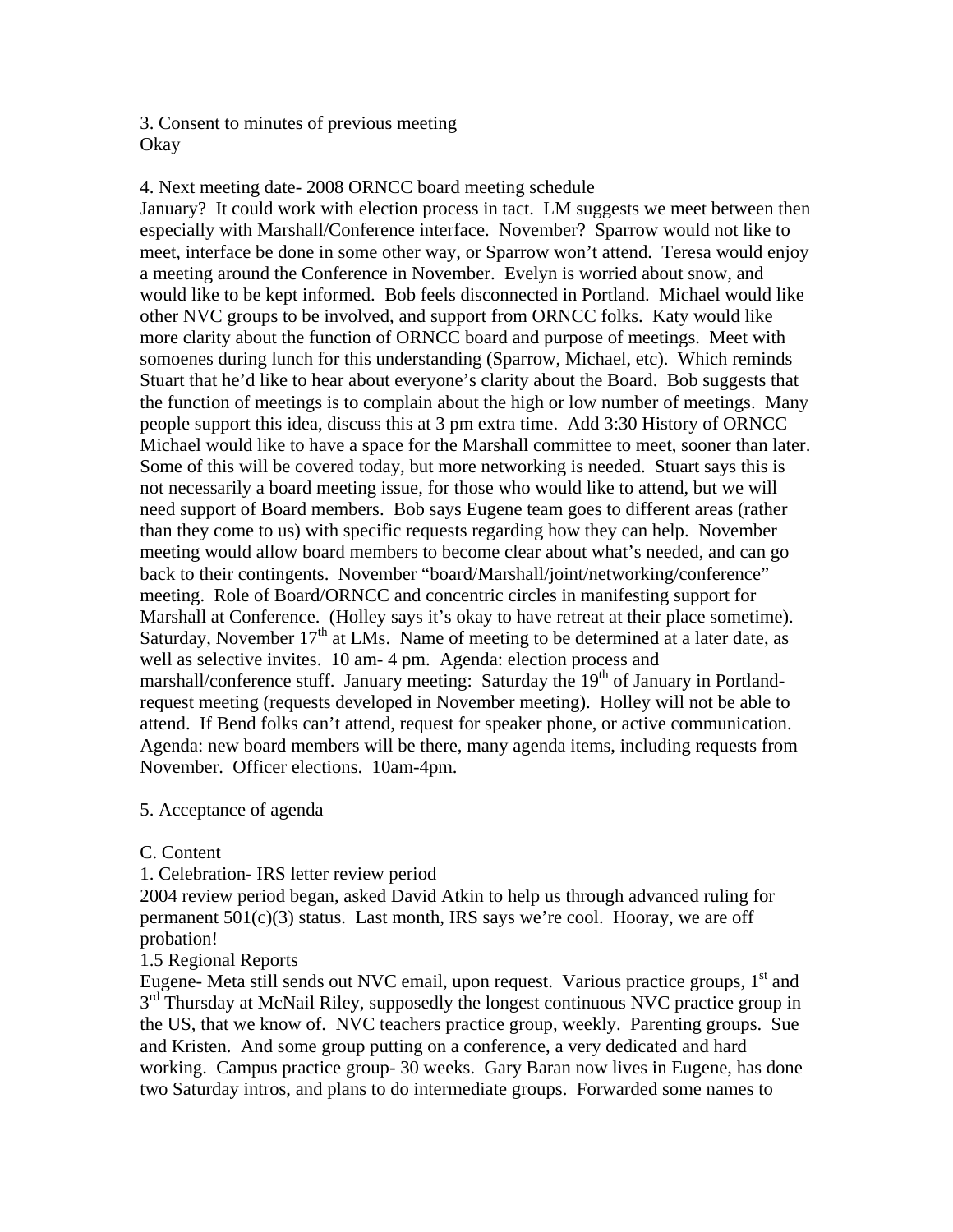Stuart for the NVC list. He is very proud of ORNCC and we are a "model organization". ☺

Holley- Grants Pass/Ashland. Womens camp on her land, inspired by women in mexico last January. Nature and retreats= good! Not in touch with Ashland group, but because of camp out is asked to do a practice group in Grants Pass. Works consistently with school in Tacoma, and has enjoyed connected with Pacific NW cooridor- teachers institute and family camp. Sense of community from NW is meaningful, wholeness of NW region. Temba school in Mt. Shasta- very interesting. Another retreat in Mexico for this January. Ashland is getting crowded with trainers!

Portland- Jim Hussey sends warm regards, but is at Susan Skye's weekend thing. Potluck for Portland core team, Sept  $28<sup>th</sup>$  at his newly remodeled house. Susan also sends regards. A lot of people are doing a lot of things- separate, individual things. Jim started another prison group, Steve Smith is heading (something), Michelle became certified. Katherine is leading practice groups. Anusara yoga community has a group. Stuart mentors new mediators, so gets to use NVC every day, class of 20 for a year. Portland waldorf school- code of compassion, quoted NVC and principles. Laws to keep schools in operation if they proactively thwart bullying.

Bend- 8 ongoing practice groups, and 5 or 6 others at PCOCO. Decided to focus mainly on Compassionate Communication. 12 people on leardership team, katy and carol do intros every other month, create list of names/phones/emails for future practice groups. Bryn did facilitator training, 6-8 people interested in being a facilitator. Keep track of groups to match interested people with open groups (and faciliatators). Study groups- 2 chapters per session for 8 weeks. Leaders may emerge for independent practice groups. Strong NVC foundation before talking about going into prisons. One thing lined up at Hospice Sept/Oct, and Waldorf school October 11<sup>th</sup>, Neighborhood Impact and Cascade youth have requested in service. Hustling to keep with requests! Website: PCOCO.org, e-news thanks to Beth. Very nice brochures. Tuesdays and Fridays at the Center, library and books for sale. Continuing to nourish the seeds that Bryn planted. Another request from an elementary school (where Katy's son attends). Women's center- doing intro through there, hospice in service is free. Developing guidelines for pricing intros and services. Free practice groups, but would like for peace center to be sustainable, ask for donations.

Corvallis- Meta reported last time that she has taught NVC as a required course to get into CoHo- everyone agreed on a shared language.

Michael appreciates deepening and richening of progress made in NVC spread in Oregon especially in the last 4 years.

2. Report on ORNCC project "Coalition for Nonviolent Living"

General Meetings- over 100 invitations sent out in October. Stable group has emerged-TRIM, Brahma Kumaris, D.o.P, Wellsprings Friends School, Eugene PeaceWorks, Justice Not War Coalition, permaculture representative. Many other groups have shown up for one meeting. 8 meetings so far. John Brown from Portland has attended many meetings. Contact with people in San Fran, Seattle, not yet in BC but eventually. 100 people on our newsletter.

14 themeatic areas. Shared space where we can share practical and inspirational information about nonviolence in each area of life. Entertainment committee doubles as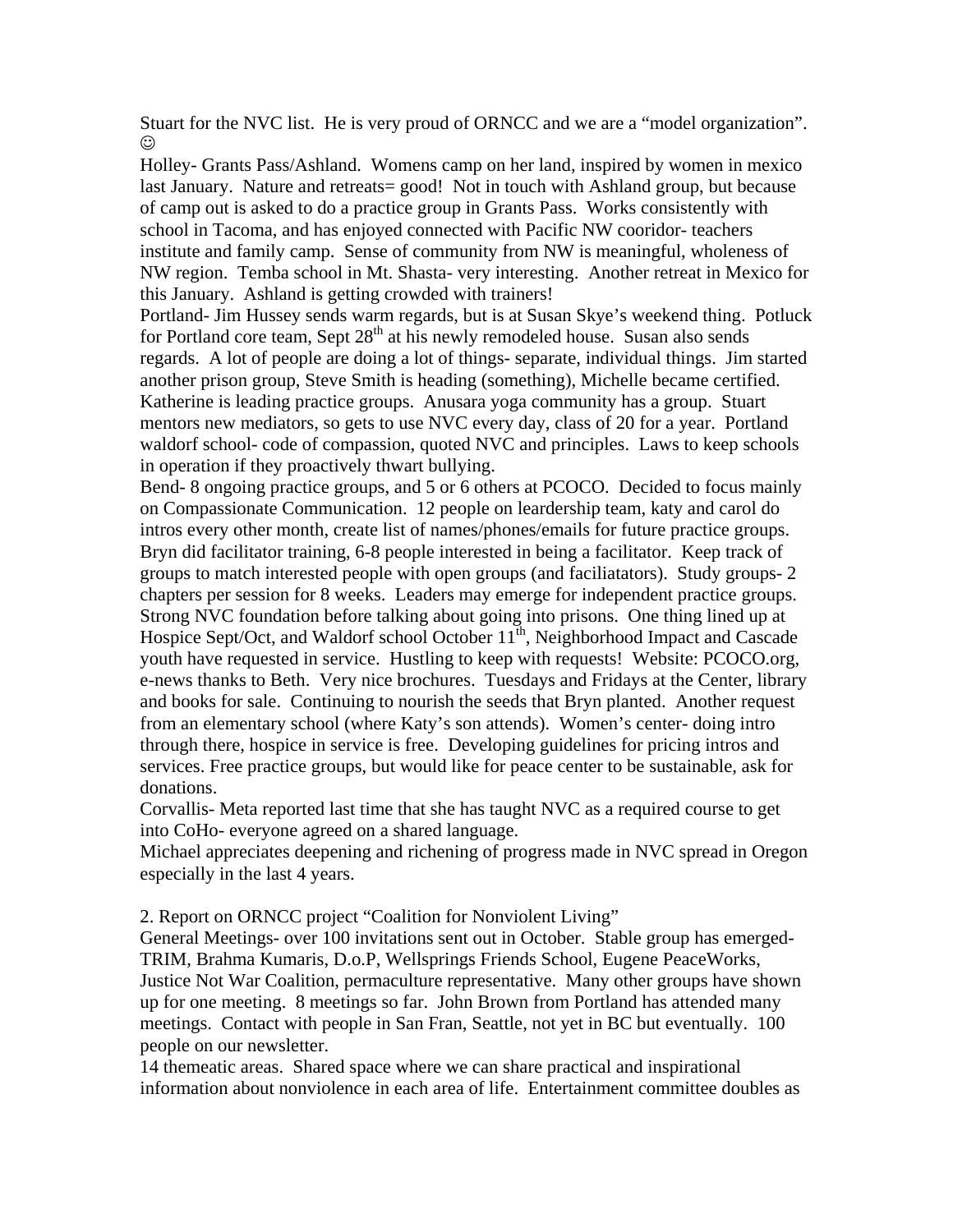co-design committee, and has draft for evening programs and Sunday plenary/closing ceremony. Each committee plans events, and holds theme for conference. Especially, sustainability and diversity and equity, for example, the interfaith service, but we are providing something for non-faith folks. Very valuable for removing enemy images surrounding faiths.

Logistic committees- Threadweaving, meets at least once prior to each large general meeting. "Steering committee", creates agenda for monthly large meeting. We cofacilitate the general meetings, and distribute agenda items. Currently about 8 people, mostly ORNCC folks. Proposal Review and Schedule Committee- pretty much the same people as steering committee, designing the Call for Proposals, and will make final judgment calls as to who gets scheduled. Has contact with presenters. Call available on the website and by word of mouth. LM acknowledges consistency, accuracy, etc by Sat Ganesha, Megan, Kiran.

Budget- income and expenses. Checking account and debit card- ORNCC DBA. All expenses will be channeled through ORNCC. Hooray for our accountants! Fundraising- donation letter. LM and Megan are still sending revisions for donation letter. It is our hope that people will make individual donations, business sponsorships. We will email letter to ORNCC folks. If ORNCC folks know of a foundation or potential donor, let me or Michael know. We will form target list. Even Kaiser gives money. November meeting will form request for this too. Selco credit union is possible and local banks. Alternatives to Violence- Holley says is a national organization who have donors that might also donate to us. (Holley notices discrepancy in non-violence, after UN). Bob asks- is ORNCC making sure we are not doing lobbying or contributing to political campaigns.

Conference Coordinator- it is officially Megan's job! A contractor, the same type as Stuart. Steering committee and budget committee have agreed to this relationship. Will compensate my support in ways that are beneficial to me and ORNCC. \$600 per month for a while. Megan abstains from votes dealing with me. Are we paying market pricerelieves conflict of interest. Record hours- time sheet. Or what do other conference organizers make? Perhaps talk to David or other lawyer about this, may be an IRS hot button. Sparrow checked with David and Megan does not have to resign from Board, and Sparrow will follow up with more details.

Website- link to ORNCC, Megan will send out link to ORNCC when the website is ready. Bob- can we have receipts template for tax deductible donations.

Teresa suggests that the word "hope" might be too weak.

### CNL support requests to ORNCC-

1. Join theme and logistic committees. Remote participation is possible- for example, sending notes from committee meetings to remote people. Can take request for personnel to join any committees. (Send list of committees to ORNCC folks). Especially publicity committee can have remote members. And fundraising. (Create volunteer coordinator, until then collect names and keep track of who can donate what hours, when and where). (create timeline for certain efforts, such as fliers, posters, etc- Volunteer timeline, what do we need now). Many of these things will be addressed at the November meeting. Can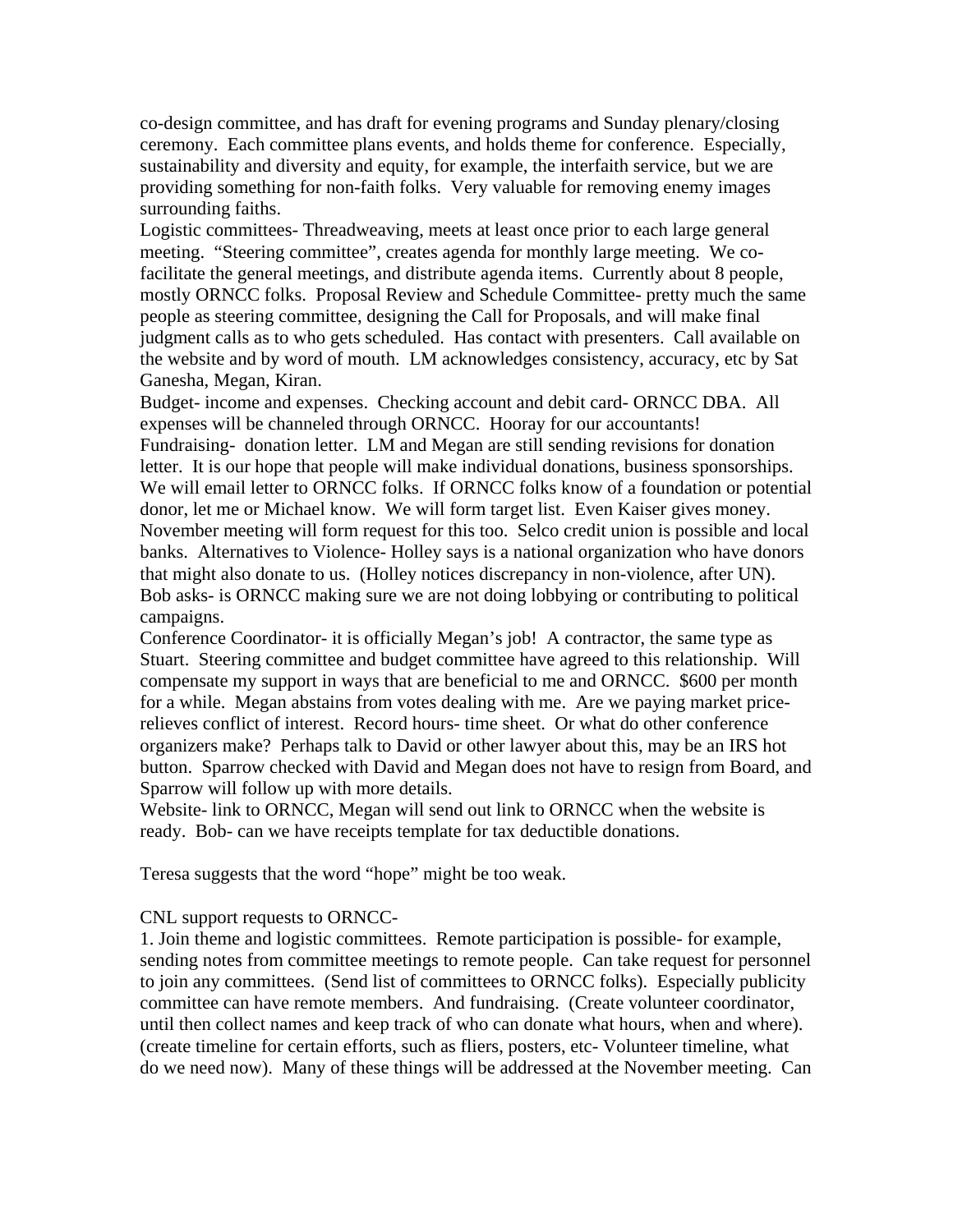Bob be sent a list of what is needed, and timeline. \*Create draft of timeline, and send in October newsletter. List contact information on donation letter.

2. Send (hard copy and email) of donation letter to friends, likely businesses, etc, send info to Megan to avoid double invites, or let us know if they would need additional information (in terms of who else is helping fund this). Holley- tri-fold ORNCC brochure. Might be good to send with donation letter. People gravitate towards things they feel confidant about. Stuart- can we get a mentor? Just sending things out is not very effective, one on one contact good first, then follow up. (Create target letter). Reformat donation letter to be more succinct and powerful. And, no amount is too small. And, sometimes donations come from surprising places. Alan Hancock- Duma center is a likely candidate. (sparrow will contact him in helping us draft our later, or who else would he recommend).

Coalition building- Holley- is ORNCC sole sponsor, or looking for a peace coalition? Yes on Coalition! "We would like to add your name to our..." Or, listed by region. Holley would like to distribute the Join the Coalition letter. Would any ORNCC folks like to help us draft this letter? Bob will distribute joining letter and fundraising. Stuart would like to help, with clarity about what it would mean to join the coalition. \*to dodevelop coalition letter. Breakfast groups, leadership groups, etc. Association of university of women.

Join the coalition/networking

Donate

Proposals- #3 next

3. ORNCC recruits trainers, NVC folks, and activists. \*Create "are you interested in receiving our application" packet/script. Holley asks about booth space. If you present, we will also have booth space for you to sell materials, etc. \*Add this to proposal packet AND are you interested letter. (add a checkbox to form- are you interested in booth space?).

4. November meeting.

5. Help with ORNCC newsletter with update about Conference.

Megan would like to help edit. Stuart, will you help us send this? The whole shebang goes to ORNCC listserve.

6. Empathy team for Conference-

 For attendees- hearts on name tags for ID, for the steering committee- Holley, but not during the Conference, or after solstice through February, Teresa, Evelyn and Katy, Stuart- if someone is an extreme. Stuart could also coordinate empathy team, gather names and schedules for pre-conference AND conference.

7. Suggest other ways you'd like to be involved.

Stuart- media and promotion? At least in peace newspapers. Press releases, etc. Website has been our first attempt.

\*collect blurbs for Sparrow's sound bites and publicity. PeaceWorker- informally part of the coalition already. Brochures, computer work, media blurbs, posters, fliers, etc. Public television, public radio, submit an article in sentient times, Eugene peace works, peaceworker, Alternatives, Eugene Weekly. Bob is our KBOO contact. \*Seeking- media coordinator. Bryn- this is her background- Evelyn will contact Bryn and Beth. Tiffany as well- Teresa will contact. Willingness to put resources into publicity coordinator.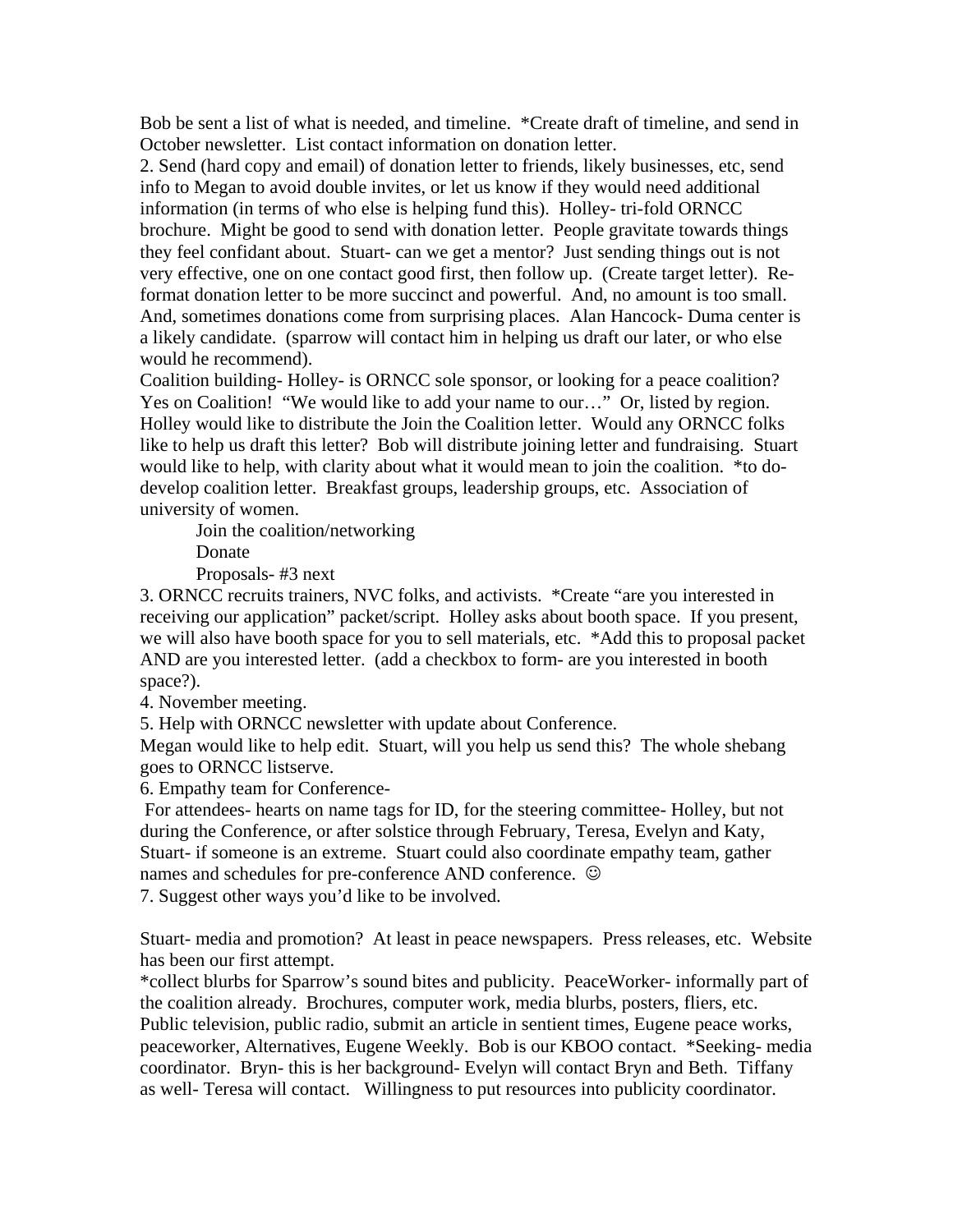And, there will be University support, so help with publicity. Journalism school students?

List of books we like- write to authors, would you like to present? Michael passes around list.

Mira- to present art at conference.

Bob- What are the biggest obstacles?

Answers: Money, and current staff- need coordinators for certain things. Michael is speaking with Conference coordinator for peace and justice studies conference, arun Gandhi, share parts of conference.

Bob asked this to find out what is most needed? Do we have all angles covered? Stuart- what might be other concerns?

Michael says- pre conference money. Holley- magnitude- celebrating, yet concerned about resources required. Enjoying mourning and celebration at the same time, and how that is expressed in our meetings.

LM reads Sophia's notes: clear boundaries on the event, to have Marshall have the most impact, rather than extending further and further (spreading butter too thin). Restorative Justice conference in 2004- ever expanding exclusion felt circus like. Audience distractions and logistical problems. Containment. Joyfully fulfilled and received. Concerns held for now, but will be brought up again.

Stuart- confidant about success of Coalition of organizations, needs clarity about intent about joining the coalition- what will they get out of it? What will we get out of it? Also, conferences do not meet needs for Stuart. Something directly applicable to each person that they can take home.

Evelyn- economic diversity- sliding scale.

Katy- what is the conference? Peace is vague.

Lunch- yay and yum.

History of ORNCC for new members

Megan the note-taker was not present during most of this segment and therefore cannot comment on the content of this agenda item.

# 4. ORNCC coordinator role for Marshall in 2008

In past, Marshall stuff has had a volunteer (mostly Stuart) to coordinate events, using whatever budgets were available. Marshall will be here for 4 days, in Eugene- the only space on the west coast he will be in 2008. Michael is desiring regional support and coordination. Requesting related but separate support from ORNCC. Will ORNCC allocate a budget for a state/regional coordinator for Marshall 2008, using some of the resources Stuart has developed. \$8,000 minimum from ORNCC. Marshall will be a keynote speaker, and will lead trainings. Help with publicity, fliers, helping design workshops, and advertising for attendance. Venue is provided, as he is part of the Conference. For certain trainings, Marshall would cost extra. Stuart says- cost of workshop would help support the cost of the Coordinator, and also to create revenue for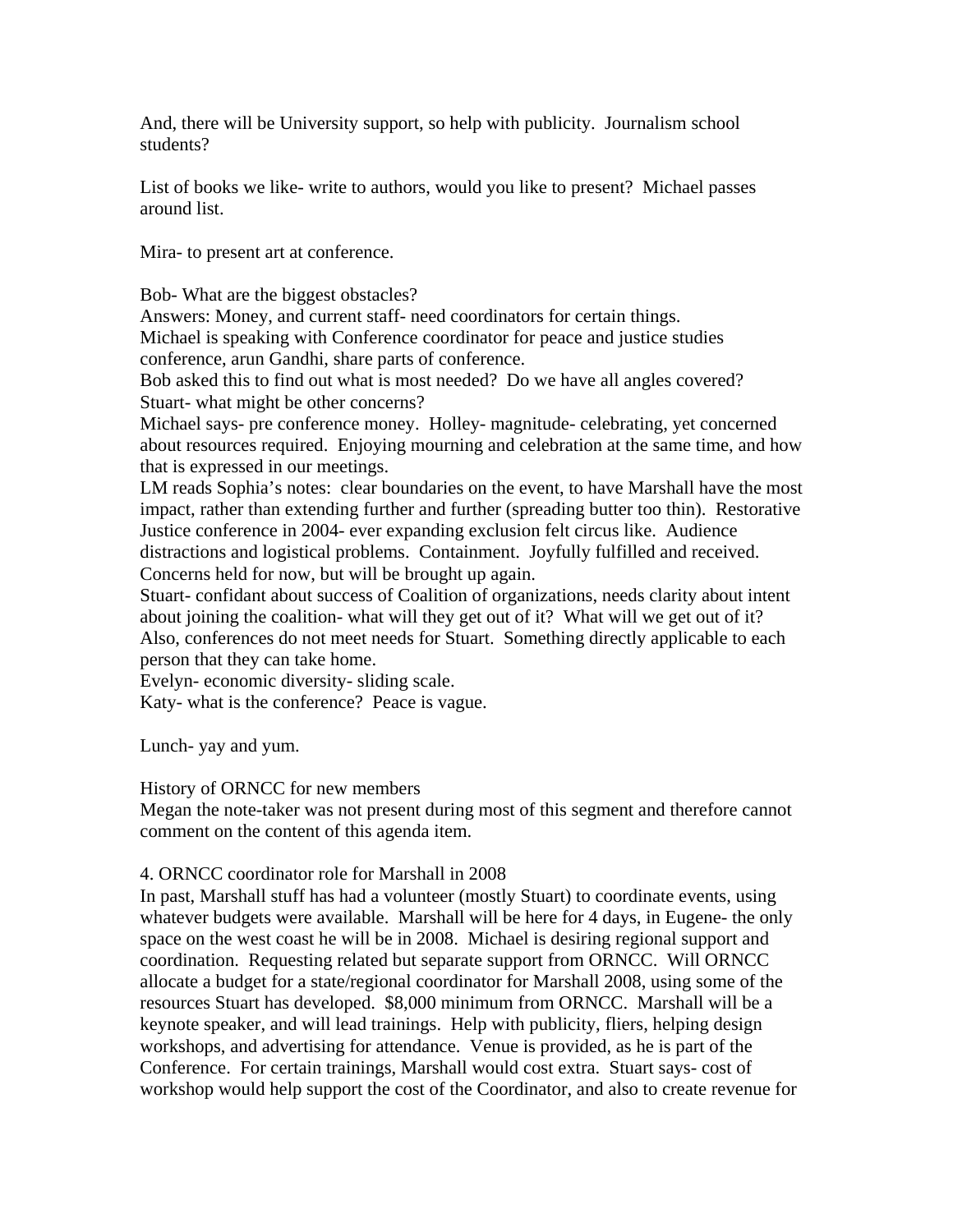ORNCC. Bob asks- this set up splits up the conference, especially with separate advertising. What impact does this have on attendees? And, this would market to those who have probably already seen him. Michael answers- this would advertise for part of the conference and separate from it. Bob would worry that new people might not be exposed to Marshall's trainings because of this separation. Who would the coordinator report to? Ongoing communication is needed- with the publicity committee, the ORNCC, and the CNL steering committees. We are still lacking clarity about total revenues from conference attendance- maybe we wouldn't need to charge extra. But, west coast NVC is a highly communicative group with an interest in NVC and Marshall, and their participating in his west coast appearance could support the missions of both groups. Perhaps \$20 for those who are registered for the conference, and \$50 for those who just want to see Marshall.

Holley suggests person does part Marshall publicity and part Conference publicity, for continuity and affordability. Marshall publicity will always be integrated with the Conference. Online and onsite registration for sure. (\*Note- we will need registration coordinator, as well as volunteer coordinator). A point person for all-Marshall related stuff, including publicity. Unique networking around Marshall which is different from any other role. (Additionally, have \$2-3,000 for a publicity coordinator). (\*Add Katy to newsletter katyelliott520@msn.com, (541) 633-5704 and she would like to come to the November meeting). This decision will move us towards clear requests and set of actions required from the Marshall coordinator. Teresa recognizes Stuart and Tiffany's tool kits which are already developed. This \$8,000 is in addition to the \$10,000 already allocated. We will have \$20,000 in our account even after the \$10,000 is taken out. Not using the resources that Stuart and others have developed is not a popular idea for some people. Michael thinks we can generate \$150,000 for this Conference. Some would like a better variety of role descriptions and budget options. How much money has ORNCC put towards Marshall events in the past? A comparable number might be found out for this purpose. Stuart says \$8-14,000 for CNVC, coordinator is \$5-8,000. Stuart feels like he has been underpaid, and is worried if we put too much money towards this that our large fund would be depleted without return, especially since he has put so much work into this in the past. No new information regarding Marshall or the Conference, yet there is a new request for money, we had asked for \$10,000, so why can't we use that. Stuart saysneeded, committed PR person, and registration coordinator to collect fees, track workshop participation, etc. (\$200 seed money, \$10,000 matching grant). Sparrow does not see sense of urgency for approval of this at this time. Bob, money that just sits rots, but does like to have the safety net, but a huge event would require investing in the skills required to pull this off, but has concerns about \$8,000 person being responsible for registration. LM reads for Sophia- dedicate funds for a position like Stuarts. Key for recruitment and NVC alliance members. LM likes the idea of the position, but wants more clarity about skill base, the tasks needed, and who it would actually end up being, where does the money go for each of these areas? Evelyn has faith and trust in us, and would like to see us have the money for us to see this project (especially because of hours put in). Holley- it takes money to make money, and is comfortable with the success of this organization. Supports Katy's idea for whole overview. Chicken/egg- person for the job and fit the description to them or visa versa? Michael re-asks- approval upon clarity about task and functions, how they will interface with Megan's role, and that money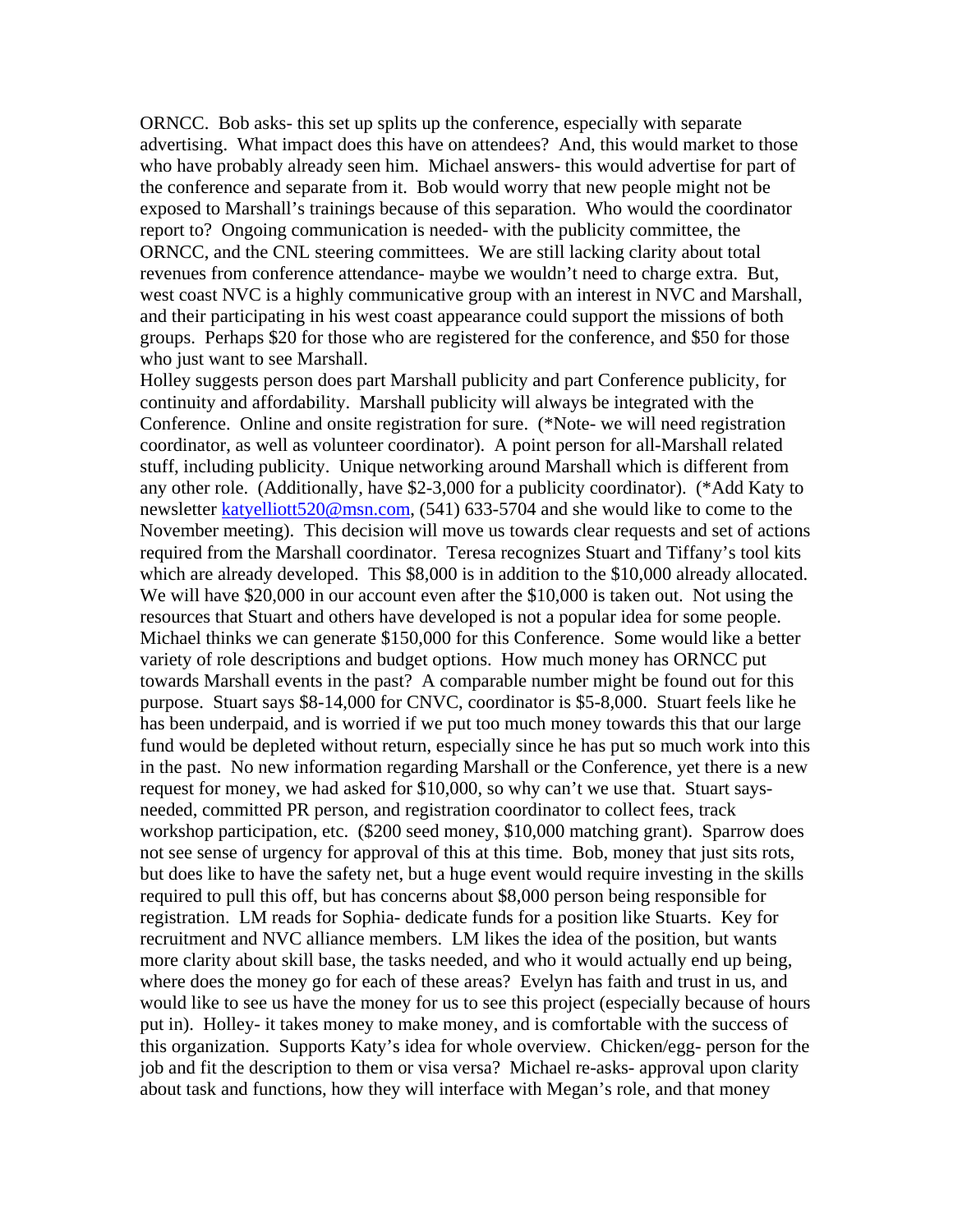would be allocated to 2 different roles, and at our November meeting, an additional proposal and clarity will be offered. Stuart- when we're done, will we have the same amount in our account, or something enough to continue with ORNCC projects (which are more alive for Stuart). (\*write into a grant- registration coordinator).

### 7. State Coordinator's status- Stuart

Do you get inquiries? Not very often anymore. Emails? When I do it's usually email, and is Stuart identifying which person in which region to refer person to. Requests for materials (still has a large supply in his shed), most from Eugene, sometimes trainers in Portland. Sometimes people send checks to deposit or credit card receipts for book sales. Once every few months someone goes on the website, but that is not time consuming. Sometimes receives emails to add to databases (Gary mostly), most trainers do not do that. Coordinator role requires maybe an hour or two per month. Back when it was consistently 10 hours a month, organization suffered. ORNCC is paying for his internet, yet workload has dropped considerably. Wishes practice groups and trainings were more tied in with ORNCC information-wise- names to add to database, requesting brochures or information and signs, selling more books and materials, especially since this a source of revenue, isn't sure if trainers are selling their own supply or what. If these things were happening, he'd be back to 10-12 hours a month. If there was organizational support and excitement around other projects, he would like to do more.

Break and Group Photo- done, picture is really cute. (\*Ask that new Board picture be put on ORNCC website, keeping the old ones)

# 5. Treasurers report

(\*update contact list- with sparrow and beer).

We've spent \$78 more than we've brought in so far this year. \$37,000+. We should sell books!! (especially at the conference- ORNCC will earn money but not the conference. Sell tee shirts too!). Or, have books on sale if bought as a package. We've sold 867 books so far this year.

# 8. ORNCC email list

Meta should talk to Stuart about the email lists. PCOCO- intros and trainings, have been referring people to PCOCO's website, and there is a link to ORNCC. Also, their E-news can be used to promote ORNCC events and conference and Marshall.

Stuart- giving back. Requests for trainers who wanted to use -news and website to promote trainings were developed at least years retreat. Stuart is not sure if any of those requests are being fulfilled. And if we ask regional email lists to promote ORNCC, they don't. Stuart would appreciate more of a collective info-sharing effort. Everybody feeds the database which feeds everybody. Some trainers are more cooperative than others. Mutuality. Let it go, beyond the point of creating requests. Holley adds: confusion. Doesn't even have her own list of email groupies, and guesses that is how trainers are doing their business these days. So her lack of sending emails to Stuart is just because she doesn't quite work that way. Doesn't send to CNVC either. So she has no resistance to mutuality. Stuart- ORNCC hasn't exactly served Ashland/Grants Pass partially because of geography, since trainings in Salem and Eugene are more pertinent to Bend,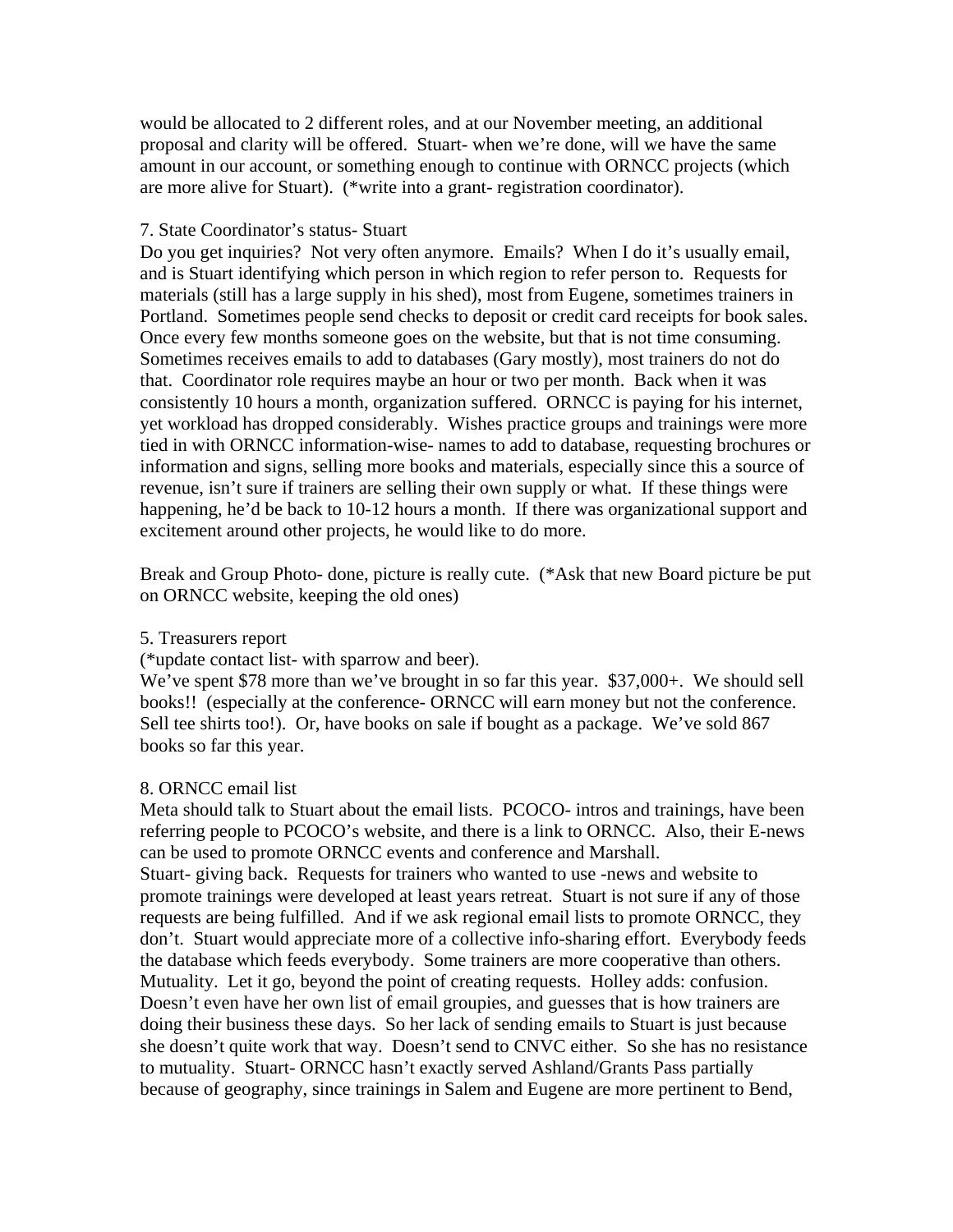so doesn't have much of a beef with Ashland since it's understandable. Holley has tried hard to get on Meta's list since Eugene is reasonable, especially Britenbush. Would be willing to put things on ORNCC (especially campout and mexico), but would request a person to help support. Stuarts requests to trainers are on the website. (\*sign up to ORNCC email list). Stuart has ideas on how to work with Holley, who needs a computer fairy godmother. (\*send hard copy to board member of phone/email list).

Holley shared a wonderful song about feelings and needs. Some singing along and some appreciation shared for her creativity and vocabulary.

### Sunday

Remembrance – sharing ideas without expectation of controlling peoples perceptions or their interpretations of your idea. Then, moment of silence.

#### 1. Board Election Process

Submit list of suggestions to G.C. by Septmeber  $15<sup>th</sup>$ . They make decisions by October 20 and report to the President by November  $1<sup>st</sup>$ . Chrysani and Sparrow will help with election process and following through with candidates.

Evelyn- may not be able to be present during winter months. LM- after a long dramatic pause, "I'm in". Megan- yep. Michael- yes. Sparrow- yes. Amber- yes. Chrysani- yes. Bob- yay. Teresa- is unsure, will think about it. May want to join G.C. Jim- Teresa says yes, he doesn't hate us. Susan- check in with her- Teresa will check.

Nominations- Katy and Carol from Bend. Evelyn will make contact with both.

Gary Baran from Eugene- LM will contact.

Selene Aitken from Ashland- Holley will contact.

Will make new dates.

2. Governing Council- new members recruitment and election process

Holley says: some people say "I want to be on the governing council", but many come from the Board to the G.C. Connect with other G.C. members for agreement that they have served on the Board, or perhaps have at least attend a certain number of meetings. Stuart would like to find a way to support the G.C. in having a more meaningful role, rather than just adding and removing members, perhaps the G.C. will have some ideas. Or just expressing gratitude for them holding the space. Stuart is willing to write up something to this extent, if someone sends him an email to inspire him (Megan will email LM to remind her to send this email to Stuart).

If any member of the Board wants empathy throughout the year, the G.C. might be a good resource (particularly in the area of Board related stuff).

### 3. ORNCC visioning/project brainstorming

What is our unique role in the region, apart from local groups and trainers? Michael suggested we are a public service, and spread NVC in places and ways that might not be done by trainers or groups, and began to brainstorm projects that would fulfill our mission. The 2008 "Nonviolence as a Way of Life" Conference was one such idea. Let the Board remember that there were other projects suggested. Such as regional celebrations- a day long mix of fun, celebration, networking, learning, etc to reconnect